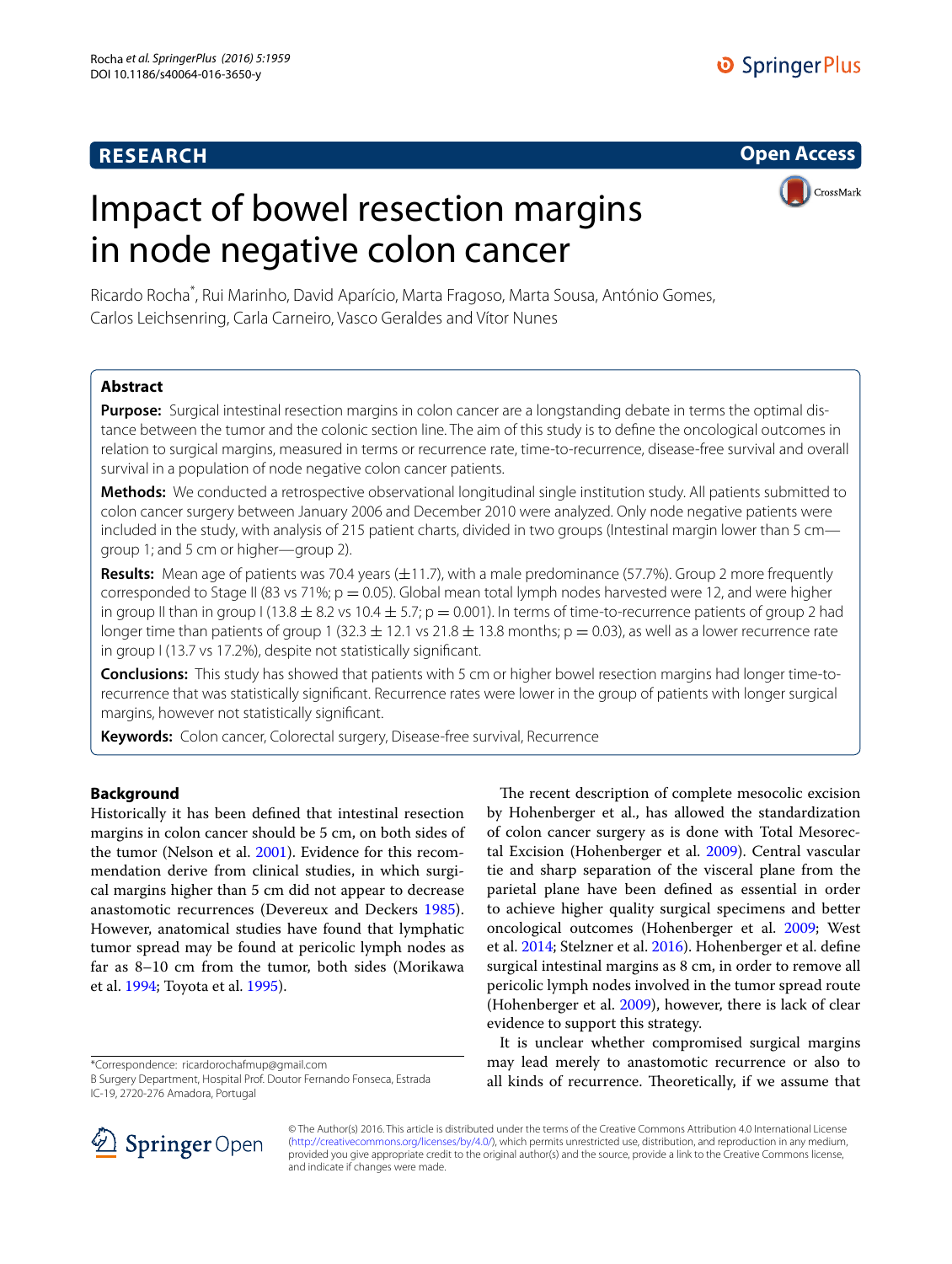tumor lymphatic drainage may involve lymph nodes in a length range of 8–10 cm, we should also assume that insufficient margins may lead to a subsequent insufficient lymphadenectomy that may lead to local, regional and even distant metastases.

On the other hand, node negative colon cancer patients still have recurrence rates that range from 5 to 25%, which has been related mainly to pathological tumor characteristics, but may also be avoidable with better quality surgery.

Our aim is to define the oncological outcomes in relation to surgical margins, measured in terms or recurrence rate, time-to-recurrence, disease-free survival and overall survival in a population of node negative colon cancer patients.

### **Methods**

#### **Study population**

We retrospectively reviewed medical charts of 549 patients with primary adenocarcinoma of the colon submitted to surgery between January 2006 and December 2010 in our unit. The inclusion criterion was patients with curative intent resection with pathological node negative specimens. Exclusion criteria were as follows: metastatic disease at presentation; patients submitted to total colectomy and patients with known familial adenomatous polyposis. We recruited for the study population 215 patients.

#### **Data collected**

Data on demographic parameters, histopathological examination, adjuvant treatment and recurrence were gathered for analysis in a standardized data collection form.

Demographic parameters included age, gender and co-morbidities.

Histopathological examination data included TNM classification, number of lymph nodes retrieved, lymphovascular invasion, perineural invasion, mucinous characteristics, histological differentiation, surgical intestinal longitudinal margins, perimeter and size of the tumor.

Patients were divided according to the intestinal longitudinal margins in two groups, lower than 5 cm and 5 cm or higher. The shorter longitudinal margin was the chosen one to register.

## **Definitions**

Locoregional recurrence comprised any disease reappearance at anastomotic site, retroperitoneal, mesenteric and peritoneal disease more than 6 months after surgery (reappearance of disease before this period was considered to be persistence and not considered for this study).

Distant metastases comprised any evidence of disease at distance, as lung, liver, bone, brain or distant lymph nodes according to the TNM classification REF.

Emergency presentation was defined as bowel obstruction or perforation leading to surgery within 24 h after admission.

Time-to-recurrence was defined as the length of time (in months) between surgery and any type of recurrence of the disease, meaning that the survival time of patients that did not recur are not considered.

Disease free-survival was defined as the length of time (in months) after surgery that the patient survives without any signs or symptoms of that cancer. This is a mean of the survival time without disease of all patients—for those with recurrence it is the time until recurrence and for those patients without recurrence is the total time of survival.

Overall survival was defined as the length of time between surgery and death of the patient, in months, regardless of the cause of death.

Surgical margins were measured after surgical specimen formalin fixation for pathological examination.

#### **Follow‑up**

Patients were followed up for at least 5 years postoperatively. Patients were scheduled for follow up every 3 months for the first year, every 6 months for the first 3 years and annually thereafter. Follow up evaluations included physical examination, CEA and CT scan. A colonoscopy was performed every 2 years. PET CT or liver MRI were performed according to clinician decision.

#### **Statistical analyses**

Chi squared test and Fisher's exact test were used to study categorical variables, ANOVA and logistic regression to study categorical and continuous variables and linear regression to study continuous variables. The Kaplan–Meier method was applied for survival analyses. To compare the survival distributions of two samples, the log-rank test was performed. For the analyses of disease-free survival, the first occurrence of locoregional recurrence, distant metastasis, or death due to a disease related cause was defined as an event. For the identification of observed survival, death due to any cause was defined as an event. A p value of less than 0.05 was appreciated to be significant. All analyses were performed using the IBM SPSS Statistics 23.0 software (SPSS Inc., Chicago, IL. USA).

## **Results**

#### **Patient characteristics**

Regarding the population studied, the mean age was 70.4 years (standard deviation (SD) of 11.7), with a male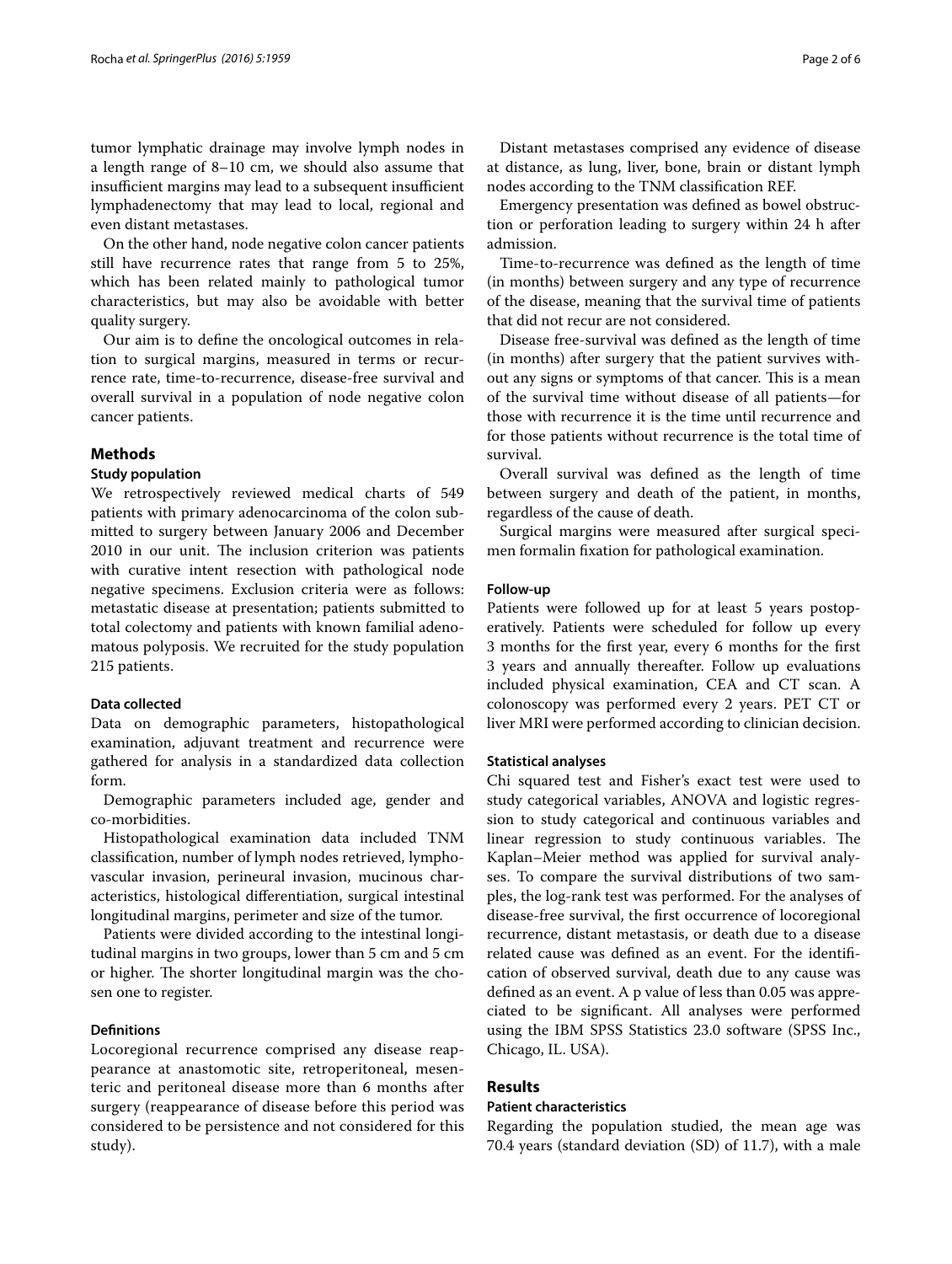predominance (57.7% male vs 42.3% female patients). Assessment by the type of surgery performed revealed that 36.3% of patients were submitted to right colectomy (78 patients), 1.9% to transverse colectomy (4 patients), 22.3% to left colectomy (48 patients) and 39.5% to high anterior resection for sigmoid cancer (85 patients).

Histopathologic examination showed that 22.3% of tumors had mucinous characteristics of some extent (48 cases); lymphovascular invasion was present in 14% (30 patients), well differentiated tumors represented 23.3% (50 cases), 61.4% were moderately differentiated (132 cases) and 14% were poorly differentiated (30 cases). The mean total lymph nodes harvested were 12 (SD 7). The mean tumor length was 4.6 cm (SD 2.2). The mean length of colon removed was 20.9 cm (SD 10.3 cm) and the mean length of small bowel resected was 10.3 cm (SD 5.6 cm) in right colectomies.

When looking at the shorter intestinal margin the mean length was 5.37 cm (SD 3.6 cm); with 7.5 cm (SD 3.95) for right colectomies, 2.85 cm (SD 1.18) for transverse colectomies; 4.9 cm (SD 3.13) for left colectomies and 3.8 cm (SD 2.52) for high anterior resections. This differences between the length of intestinal margins were statistically significant ( $p = 0.000$ ).

Regarding AJCC tumor staging, 24.2% of patients (52 patients) corresponded to Stage I (T1 or T2) and 75.8% (163 patients) to Stage II (T3 or T4) disease.

Adjuvant chemotherapy was used in 16.7% of patients, corresponding mainly to stage II patients with features of high risk of recurrence (poorly differentiated, lymphovascular invasion, perineural invasion, presentation with perforation or bowel obstruction and less than 12 lymph nodes examined).

Respecting recurrences, we observed a global recurrence rate of 15.6% (34 patients), of which 6.5% (14 patients) had local recurrence, 7% (15 patients) had distant metastases and 2.3% (5 patients) had both.

We performed univariate analysis with all potential risk factors for recurrence (gender, age, type of surgery, elective vs emergent surgery, lymphovascular invasion, tumor differentiation, total lymph nodes harvested, colon length, bowel surgical margin and AJCC Stage) and the only that proved to be a risk factor for recurrence was lymphovascular invasion (12.3% of recurrences in patients without lymphovascular invasion vs 26.5% for those with lymphovascular invasion;  $p = 0.05$ ).

Mean time-to-recurrence was 25.53 months (SD 13.9) and overall survival measured at 60 months was 53.7 months (SD 13.8).

Bowel resection margins were linearly associated to time-to-recurrence  $(r^2 \t0.033; p = 0.1)$  $(r^2 \t0.033; p = 0.1)$  (Fig. 1), as was

<span id="page-2-0"></span>

On the other hand, longer resection margins were also linearly associated to a higher number of lymph nodes retrieved ( $r^2$  0.102;  $p = 0.000$ ), meaning that longer resection margins predisposed to higher number of lymph nodes in the specimen.

## **Comparison between groups according to intestinal margin**

The population was divided in two groups according to the shortest intestinal margin, group 1 being lower than 5 cm, and group 2 being 5 cm or higher (Tables [1](#page-3-0), [2\)](#page-3-1).

The two groups were statistically similar in terms of gender (male gender in group 1 58 vs 57% in group 2;  $p = 1$ ), age (mean 70.2 years vs 70.8;  $p = 0.7$ ), emergent surgery (12.5 vs 21.8%;  $p = 0.09$ ), lymphovascular invasion (15 vs 13%;  $p = 0.69$ ), tumor differentiation and tumor length (4.47 vs 4.69 cm;  $p = 0.499$ ) (Table [1](#page-3-0)).

The two groups were significantly different in what concerned the type of surgery (Table [1\)](#page-3-0), being the right colectomies more frequently associated with higher intestinal margins and the sigmoid cancer surgery more frequently associated with shorter margins. Higher surgical margins were also associated with higher lymph nodes retrieval as well as to longer length of colon specimen resected (Fig. [1\)](#page-2-0).

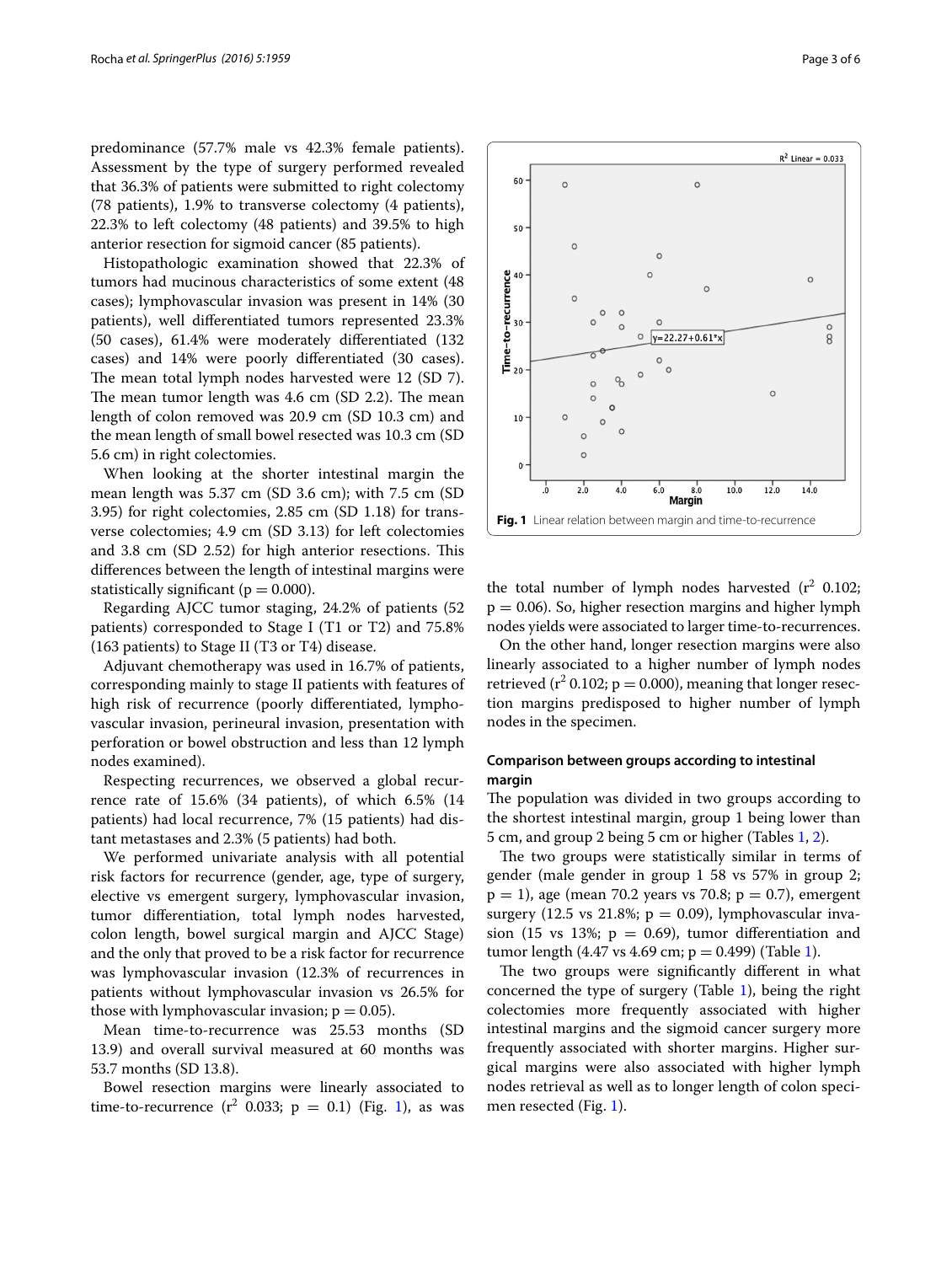<span id="page-3-0"></span>

|                                  | Lower than 5 cm                | 5 cm or higher                   | Odds ratio             | P value |
|----------------------------------|--------------------------------|----------------------------------|------------------------|---------|
| 215 patients                     | 128 (59.5%)                    | 87 (40.5%)                       |                        |         |
| Gender                           | Male-74 (58%)                  | Male-50 (57%)                    | 1.014                  |         |
|                                  | Fem.-54 (42%)                  | Fem.-37 (43%)                    |                        |         |
| Age                              | 70.2 (SD $\pm$ 12.2)           | 70.8 (SD $\pm$ 10.9)             | 0.996                  | 0.7     |
| Type of surgery                  |                                |                                  |                        | 0.000   |
| Right colectomy                  | 26 (20.3%)                     | 52 (60%)                         | 1.76                   |         |
| Transverse colect.               | 4(3%)                          | $0(0\%)$                         |                        |         |
| Left colectomy                   | 29 (22.7%)                     | 19 (21.8%)                       | 1.048                  |         |
| High AR                          | 69 (53.9%)                     | 16 (18.4%)                       | 5.19                   |         |
| Elective/emergent                | 112 (87.5%)/16 (12.5%)         | 68 (78%)/19 (21.8%)              | 0.511                  | 0.09    |
| Histopathologic features         |                                |                                  |                        |         |
| Lymphovascular invasion (Y)      | 19 (15%)                       | 11 (13%)                         | 1.21                   | 0.69    |
| Tumor differentiation (WD/MD/PD) | 32 (25%)/79 (61.7%)/15 (11.7%) | 18 (20.9%)/53 (61.6%)/15 (17.4%) | 1.278<br>1.03<br>0.637 | 0.513   |
| Total lymph nodes harvested      | $10.4$ (SD $\pm$ 5.7)          | 13.8 (SD $\pm$ 8.2)              | 1.26                   | 0.001   |
| Colon length (in cm)             | 18.9 (SD $\pm$ 9.8)            | 23.7 (SD $\pm$ 10.3)             | 1.38                   | 0.002   |
| Intestinal margin (in cm)        | 3.1 (SD $\pm$ 1.2)             | $8.8$ (SD $\pm$ 3.3)             | $\ast$                 | 0.000   |
| Tumor length (in cm)             | 4.47 (SD $\pm$ 2.14)           | 4.69 (SD $\pm$ 2.3)              | 1.008                  | 0.499   |
| AJCC stage (I/II)                | 37(29%)/91(71%)                | 15(17%)/72(83%)                  | 0.5                    | 0.05    |

#### <span id="page-3-1"></span>**Table 2 Oncological outcomes according to intestinal margins**

|                                | Lower than 5 cm        | 5 cm or higher         | Odds ratio | P value |
|--------------------------------|------------------------|------------------------|------------|---------|
| 215 patients                   | 128 (59.5%)            | 87 (40.5%)             |            |         |
| Total recurrences              | 22 (17.2%)             | 12 (13.7%)             | 1.347      | 0.567   |
| Locoregional                   | 13 (10.1%)             | $6(6.9\%)$             | 1.58       | 0.466   |
| Distant metastases             | 12 (9.4%)              | $8(9.2\%)$             | 1.07       |         |
| Time-to-recurrence (in months) | $21.8$ (SD $\pm$ 13.8) | $32.3$ (SD $\pm$ 12.1) | 0.9        | 0.03    |
| Overall survival (in months)   | 52.9 (SD $\pm$ 14.7)   | 54.9 (SD $\pm$ 12.3)   | 0.98       | 0.314   |

Patients with higher surgical margins were those with the higher AJCC stage, with a stronger predominance of T3 tumors (66.7%).

Regarding the oncological outcomes, although the group of patients with bowel margins higher than 5 cm had a tendency to lower global recurrence (13.7 vs 17.2%), lower locoregional recurrences (6.9 vs 10.1%) and lower distant metastases rates (9.2 vs 9.4%), this wasn´t statistically significant (Table [2](#page-3-1)).

In terms of time-to-recurrence, patients of group 2 (higher than 5 cm) had longer time to recurrence than patients of group 1 (32.3 vs 21.8 months;  $p = 0.03$ ) and had longer disease-free survival (log-rank test 0.6;  $p > 0.05$ ) (Fig. [2](#page-4-0)) though not statistically significant. Therefore, patients with shorter margins had earlier recurrences than the group of patients with larger margins.

## **Discussion**

The optimal bowel proximal and distal surgical margins are an interesting and longstanding debate. Historically, 5 cm macroscopic margin has been considered, measured intra-operatively by the surgeon, as the optimal margin, based on anatomical and clinical studies (Devereux and Deckers [1985;](#page-5-1) Morikawa et al. [1994](#page-5-2); Toyota et al. [1995\)](#page-5-3).

However, recent studies have demonstrated that pericolic lymph nodes as far as 8–10 cm of the tumor may harbor tumor metastases, questioning traditional colonic resection margins in colon cancer surgery (Stelzner et al. [2016\)](#page-5-6). Complete mesocolic excision description has standardized colon cancer surgery focusing on the concepts of sharp dissection, surgical mesocolic plane, mesocolic integrity, high vascular tie, distance between the tumor and the vascular ligation and length of colon resected (West et al. [2010](#page-5-7)).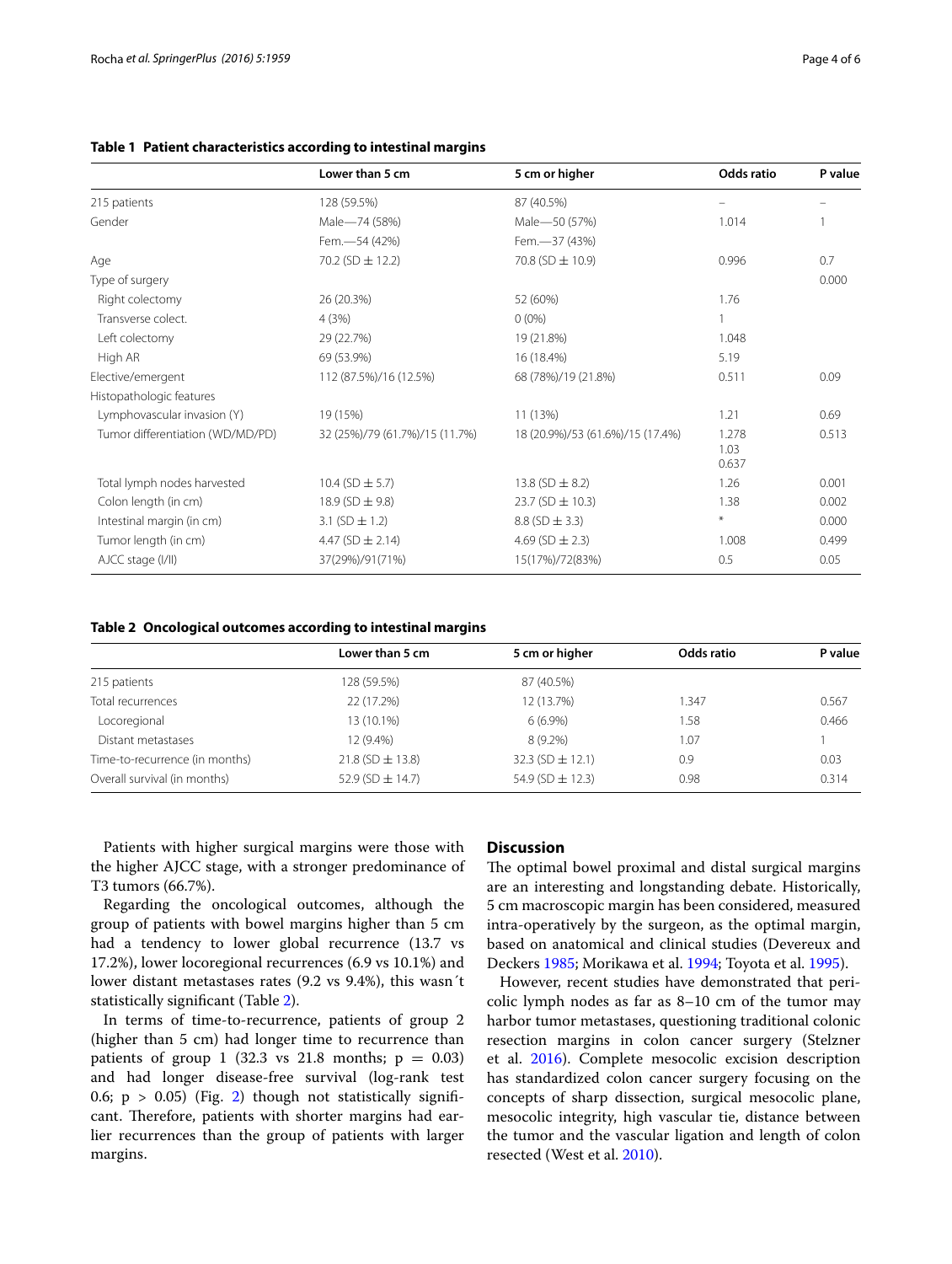

<span id="page-4-0"></span>In this retrospective study comparing oncological outcomes according to surgical intestinal resection margins we found that the two groups ( $<5$  and  $\geq$ 5 cm) weren't different in terms of gender, age, setting in which surgery was performed (elective vs emergent), lymphovascular invasion, tumor differentiation and tumor length (Table [1](#page-3-0)).

The two groups were statistically different regarding the type of surgery performed, total lymph nodes harvested and AJCC stage (Table [1](#page-3-0)).

The group of patients with intestinal margins 5 cm or higher was more likely to have T3/T4 tumors (AJCC Stage II). Though this locally advanced tumors might have a higher probability of recurrence, this wasn´t the case in our study population, in which they had a tendency to lower global recurrence, however without statistical significance. This might translate a surgeon´s tendency to do a wider resection in more locally advanced tumors and that this wider surgery with more lymph nodes retrieved might counterbalance the worst inherent prognosis of this more advanced disease.

We observed an overall 5-year recurrence rate of 15.6%, which is comparable to other studies of node negative colon cancer that may be up to 25%. The overall survival at 5 years was 72.5%, also comparable to the literature, in which overall survival ranges between 80 and 95% in stage I and 65–75% in stage II (Weitz et al. [2005\)](#page-5-8). Intestinal resection margins may be one of the factors responsible for this variability.

Despite no statistically significant difference between recurrence rates, we found in our study that there was a significant difference in time-to-recurrence between the groups. Patients with intestinal margins shorter than 5 cm had more early recurrences than patients with intestinal margins 5 cm or higher (21.8 vs 32.3 months).

Margin measurements were performed after formalin fixation, which means that actual bowel resection margins were superior to those stated in this paper. In fact, bowel margins measurement has always raised important issues. Studies often fail to specify when measurements were made, intra-operatively or after fixation, which may lead to different conclusions (Weese et al. [1986\)](#page-5-9). Indeed, it has been proven that surgical margins vary considerably according to this criterion. Experimental animal studies have shown that immediately after excision the bowel length suffers a mean shrinkage of 28.3%, and an additional 26.3% after 24 h of formalin fixation (Clarke et al. [2014](#page-5-10)). Even before formalin fixation, immediately after the resection there is a loss of colon length and contractility that interfere with margin measurements, responsible for a 15.6% variation (Wang et al. [2004\)](#page-5-11).

Intestinal margins probably also affect lymph node retrieval, which may have staging repercussion and, more importantly, oncological consequences. Recent papers have stressed that increasing lymph node retrieval in node negative cancers has a positive impact in survival, albeit without improvements in tumor staging by current standard histological analysis (Weitz et al. [2005;](#page-5-8) Gleisner et al. [2013](#page-5-12); Budde et al. [2014](#page-5-13)). It has been stated that higher lymph node retrieval in node negative patients, up to 25 lymph nodes, decreases the risk of death (Weitz et al. [2005](#page-5-8)).

We have shown that increasing intestinal margins linearly increases the total number of harvested lymph nodes and that intestinal margins as well as lymph node harvested have a linear correlation with time-to-recurrence, meaning that larger margins and higher number of lymph nodes retrieved prolong the time-to-recurrence in patients that will eventually recur.

In our study the overall 5 years survival was slightly higher in patients with margins superior to 5 cm, however this wasn´t statistically significant. On the other hand, Kaplan–Meyer survival curves demonstrated the benefit in terms of disease-free survival and time-torecurrence in patients that have longer surgical intestinal margins, despite not being statistically significant.

Regarding the type of surgery performed we realized that high anterior resections for sigmoid colon cancer were more likely to have shorter margins than right and left colectomies, with an OR of 5.19 ( $p = 0.000$ ),